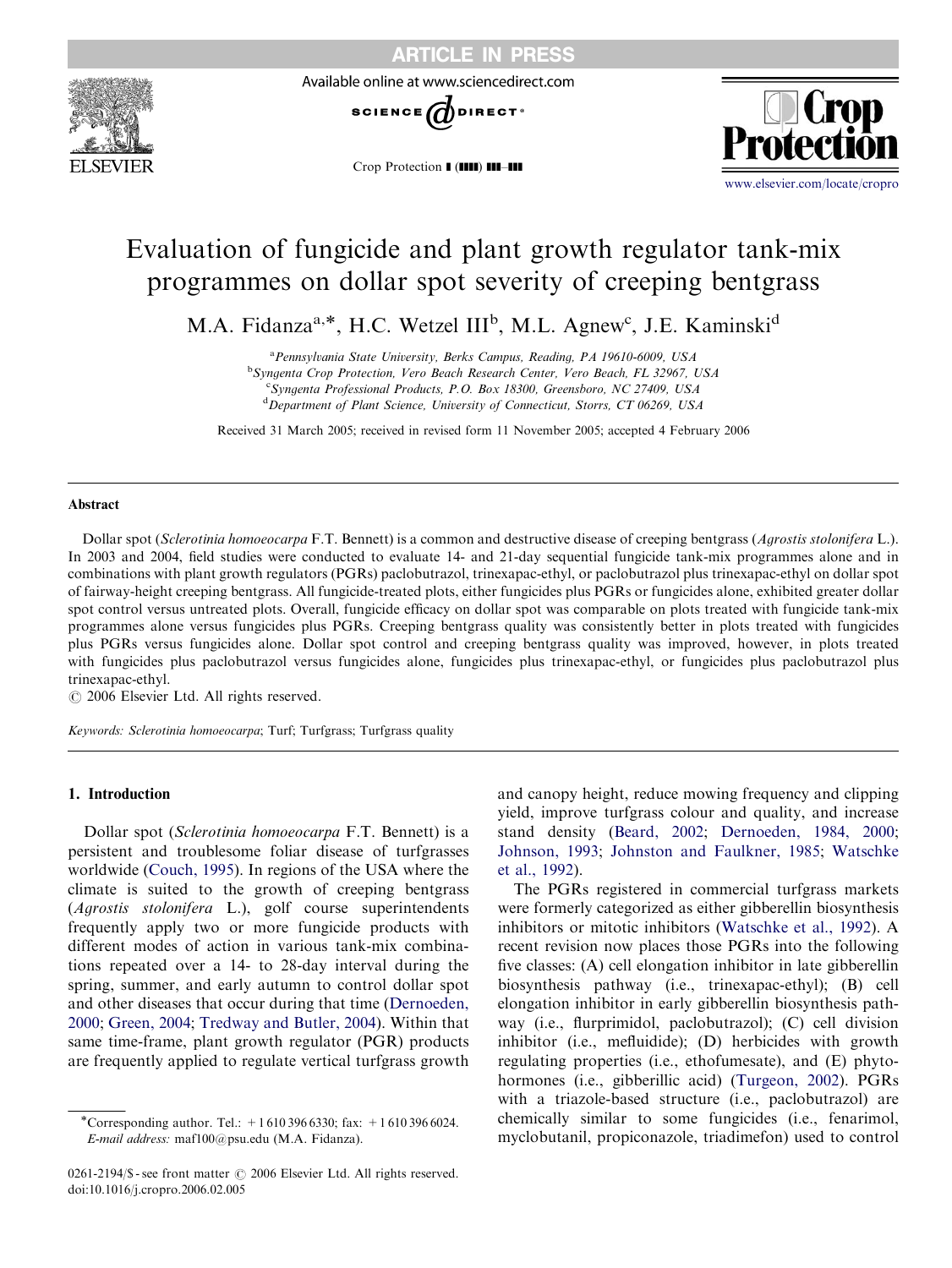#### 2 M.A. Fidanza et al. / Crop Protection **1 (1111) 111-411**

dollar spot in turfgrass [\(Koller, 1988](#page-5-0)), and those PGRs have been shown to inhibit growth of S. homoeocarpa in vitro [\(Fletcher et al., 1986](#page-5-0)). In field studies, [Burpee](#page-5-0) [et al. \(1996\)](#page-5-0) showed that dollar spot severity was reduced in creeping bentgrass treated with paclobutrazol, but not trinexapac-ethyl. Also, the efficacy of chlorothalonil fungicide on dollar spot was improved on creeping bentgrass pre-treated with paclobutrazol ([Burpee et al.,](#page-5-0) [1996\)](#page-5-0).

The effects of combining fungicides and PGRs in sequential tank-mix combinations to golf course turf for dollar spot control are not well documented in the research literature ([Burpee et al., 1996](#page-5-0); [Golembiewski and Danne](#page-5-0)[berger, 1998\)](#page-5-0). Therefore, the objective of this field-based research was to evaluate fungicide plus plant growth regulator tank-mix programmes on dollar spot severity in creeping bentgrass.

#### 2. Materials and methods

#### 2.1. Experiment locations

All test sites were located on golf course fairways in Southeastern Pennsylvania, USA, with a history of dollar spot incidence. In 2003, fungicide and plant growth regulator treatments were applied on a creeping bentgrass fairway on a 14-day interval (experiment one) at Saucon Valley Country Club, Bethlehem, PA, USA, and on a 21-day interval (experiment two) at Wyncote Golf Course, Oxford, PA, USA. In 2004, treatments scheduled on 14 and 21-day intervals (repeat of experiments one and two) were applied at a single location on a creeping bentgrass fairway at St. David's Golf Club, Wayne, PA, USA.

At all three locations, the fairway turf consisted of mostly creeping bentgrass with some annual bluegrass (Poa annua L.). All fairway test sites were maintained according to normal or routine mowing, fertilization, irrigation, and other cultural practices normally employed at the golf course [\(Dernoeden, 2000\)](#page-5-0). The turf population at Bethlehem was visually estimated as 75% creeping bentgrass (cultivar unknown) and 25% annual bluegrass. The fairway was maintained at a 7.6 mm height of cut with a reel mower. Soil pH was 6.2 with 7.7% organic matter on this native soil fairway. The turf at Oxford was mowed at 8.3 mm with a reel mower, and was visually estimated as 80% creeping bentgrass (cv. 'Dominant') and 20% annual bluegrass. Soil pH was 6.5 with 2.3% organic matter on this native soil site. At Wayne, soil pH was 5.7 with 4.5% organic matter. The turf was mowed at 12.7 mm with a reel mower, and visually consisted of 60% creeping bentgrass (cultivar unknown) and 40% annual bluegrass on this native soil site.

#### 2.2. Fungicide and plant growth regulator treatments

The active ingredients of all fungicide and PGR treatments, application rates, and commercial formulations

#### Table 1

Fungicide and plant growth regulator (PGR) products applied to creeping bentgrass fairway test sites, 2003 and 2004

| Product<br>category | Application<br>rates |                            |                                        |  |  |  |  |  |  |
|---------------------|----------------------|----------------------------|----------------------------------------|--|--|--|--|--|--|
|                     | Active<br>ingredient | $kg$ a.i. ha <sup>-1</sup> | Commercial<br>formulation <sup>a</sup> |  |  |  |  |  |  |
| Fungicide           | Azoxystrobin         | 0.30                       | Heritage 50WG                          |  |  |  |  |  |  |
|                     | Chlorothalonil       | 4.53                       | Daconil Ultrex<br>82.5WDG              |  |  |  |  |  |  |
|                     | Fludioxonil          | 0.45                       | Medallion<br>50WP                      |  |  |  |  |  |  |
|                     | Propiconazole        | 0.50                       | Banner MAXX<br>1.3MEC                  |  |  |  |  |  |  |
| PGR                 | Paclobutrazol        | $0.12$ or $0.18$           | Trimmit 2SC                            |  |  |  |  |  |  |
|                     | Trinexapac-<br>ethyl | $0.05$ or $0.10$           | Primo MAXX<br>1MEC                     |  |  |  |  |  |  |

<sup>a</sup>All products manufactured by Syngenta Professional Products, Greensboro, NC, USA.

are listed in Table 1. The 14-day interval (experiment one) fungicide tank-mix programme consisted of the following five applications in sequential order: (i) propico $nazole + chlorothalonil,$  (ii) fludioxonil + chlorothalonil, (iii) azoxystrobin + propiconazole, (iv) azoxystrobin + propiconazole, and (v) fludioxonil+chlorothalonil. The 21-day interval (experiment two) fungicide tank-mix programme consisted of the following three applications in sequential order: (i) propiconazole + chlorothalonil, (ii) azoxystrobin + propiconazole, and (iii) azoxystrobin + propiconazole. The sequential fungicide programme was applied alone and in tank-mix combinations with paclobutrazol, trinexapac-ethyl, and paclobutrazol + trinexapac-ethyl. Chlorothalonil is a contact fungicide, whereas the others listed are considered systemic fungicides [\(Couch, 1995\)](#page-5-0). Paclobutrazol is root absorbed, and trinexapac-ethyl is foliar absorbed in turfgrass [\(Dernoden,](#page-5-0) [2000\)](#page-5-0).

Therefore, both 14- or 21-day interval experiments consisted of five treatments:  $(1)$  fungicides + paclobutrazol, (2) fungicides + trinexapac-ethyl, (3) fungicides + paclobutrazol+trinexapac-ethyl, (4) fungicide programmes applied alone, and (5) an untreated check. These 14- and 21-day fungicide programmes and PGRs were chosen because they are commonly used on creeping bentgrass fairways in the Mid-Atlantic region of the USA [\(Dernoeden, 2000](#page-5-0); [Fidanza and Mizikar, 2003](#page-5-0); [Towers et al., 2003\)](#page-6-0). Specific treatment information, application rates, and application calendar dates for all experiments in both years are listed in [Tables 2–5](#page-2-0). At all three locations in both years, the experiments began in early June and continued through August which corresponded to dollar spot activity normally observed at that time on those creeping bentgrass fairway sites. All experiments were discontinued by late August.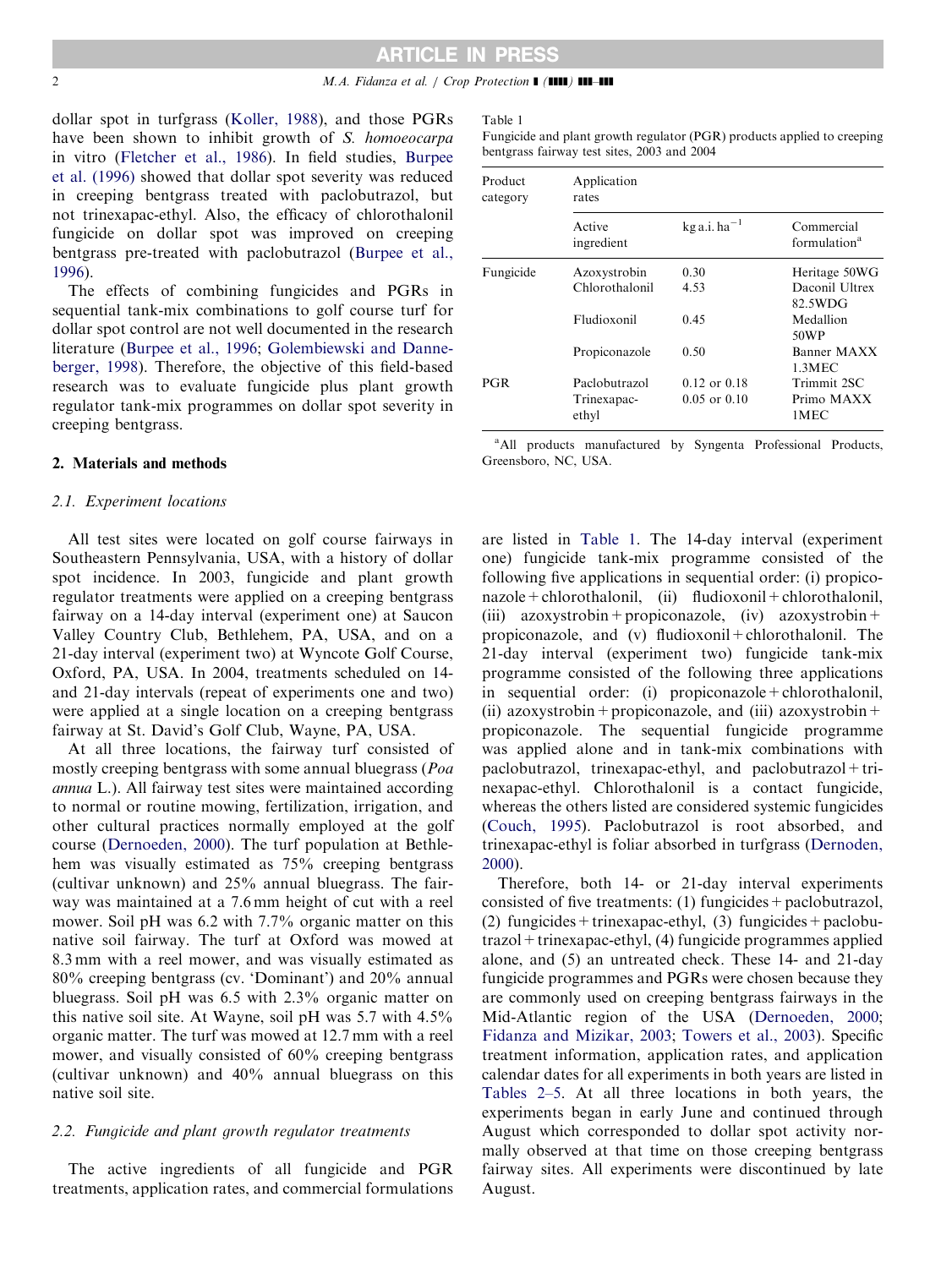# ARTICLE IN PRESS

### M.A. Fidanza et al. / Crop Protection  $\blacksquare$  ( $\blacksquare\blacksquare$ )  $\blacksquare\blacksquare\blacksquare\blacksquare$

<span id="page-2-0"></span>Table 2

| Treatments <sup>a</sup> |           | Dollar spot severity               |           |           | Creeping bentgrass quality  |           |               |           |               |           |  |  |
|-------------------------|-----------|------------------------------------|-----------|-----------|-----------------------------|-----------|---------------|-----------|---------------|-----------|--|--|
|                         | 8 July    | 22 July                            | 5 Aug.    | 19 Aug.   | 10 June                     | 25 June   | 8 July        | 22 July   | 5 Aug.        | 19 Aug.   |  |  |
|                         |           | No. infection centres <sup>b</sup> |           |           | Quality rating <sup>c</sup> |           |               |           |               |           |  |  |
| 1. $FP+P$               | 2.0       | 1.3                                | 2.0       | 9.3       | 7.7                         | 8.0       | 8.0           | 8.7       | 8.3           | 8.0       |  |  |
| 2. $FP+T$               | 5.3       | 1.3                                | 5.7       | 39.3      | 8.0                         | 8.0       | 8.0           | 7.7       | 7.8           | 8.0       |  |  |
| 3. $FP + P + T$         | 1.0       | 1.0                                | 1.7       | 8.0       | 9.0                         | 7.8       | 8.0           | 8.8       | 9.0           | 8.3       |  |  |
| 4. FP                   | 2.7       | 1.7                                | 9.3       | 37.5      | 7.8                         | 7.3       | 7.7           | 7.0       | 7.0           | 6.7       |  |  |
| 5. Untreated            | 14.3      | 35.7                               | 52.0      | 106.1     | 7.7                         | 6.8       | 7.0           | 7.0       | 6.7           | 5.8       |  |  |
| Contrasts <sup>d</sup>  |           |                                    |           |           |                             |           |               |           |               |           |  |  |
| 1 versus 4              | <b>NS</b> | <b>NS</b>                          | $\star$   | $\ast$    | <b>NS</b>                   | <b>NS</b> | <b>NS</b>     | $\ast$    | $\ast$        | NS        |  |  |
| 2 versus 4              | <b>NS</b> | <b>NS</b>                          | <b>NS</b> | <b>NS</b> | <b>NS</b>                   | <b>NS</b> | <b>NS</b>     | <b>NS</b> | <b>NS</b>     | <b>NS</b> |  |  |
| 3 versus 4              | <b>NS</b> | <b>NS</b>                          | $\ast$    | *         | <b>NS</b>                   | <b>NS</b> | <b>NS</b>     | $*$       | $* *$         | <b>NS</b> |  |  |
| $1-4$ versus 5          | ***       | ***                                | ***       | ***       | NS                          | <b>NS</b> | $\ast$ $\ast$ | NS        | $\ast$ $\ast$ | $\ast$    |  |  |

Effect of 14-day interval fungicide and plant growth regulator programmes on dollar spot severity and turfgrass quality of creeping bentgrass at Bethlehem, PA, USA, 2003

 ${}^{a}FP =$  fungicide programme application calendar dates, treatments, and application rates: 10 June: propiconazole 0.50 kg a.i. ha<sup>-1</sup> + chlorothalonil  $4.53$  kg a.i. ha<sup>-1</sup>. 25 June: fludioxonil 0.45 kg a.i. ha<sup>-1</sup> + chlorothalonil  $4.53$  kg a.i. ha<sup>-1</sup>. 8 July: azoxystrobin 0.30 kg a.i. ha<sup>-1</sup> + propiconazole 0.50 kg a.i. ha<sup>-1</sup>. 22 July: azoxystrobin 0.30 kg a.i. ha<sup>-1</sup> + propiconazole 0.50 kg a.i. ha<sup>-1</sup>. 5 Aug.: fludioxonil 0.45 kg a.i. ha<sup>-1</sup> + chlorothalonil<br>4.53 kg a.i. ha<sup>-1</sup>. FP + P = fungicide programme plus paclobutr 0.10 kg a.i. ha<sup>-1</sup>. FP+P+T = fungicide programme plus paclobutrazol 0.12 kg a.i. ha<sup>-1</sup> plus trinexapac-ethyl 0.05 kg a.i. ha<sup>-1</sup>.<br><sup>b</sup>Dollar spot severity was visually assessed by counting the number of active S, homogec

 $b$ Dollar spot severity was visually assessed by counting the number of active S. homoeocarpa infection centres in each plot.

c Creeping bentgrass quality on a 1–9 scale, where 9 is the best quality, 6 the minimum acceptable quality, and 1 the worst quality.

<sup>d</sup>NS, \*, \*\*, \*\*\* equals nonsignificant or significant at  $P \le 0.05$ , 0.01, or 0.001, respectively.

| Table 3                                                                                                                                                  |
|----------------------------------------------------------------------------------------------------------------------------------------------------------|
| Effect of 21-day interval fungicide and plant growth regulator programmes on dollar spot severity and turfgrass quality of creeping bentgrass at Oxford. |
| PA. USA. 2003                                                                                                                                            |

| Treatments <sup>a</sup> |           | Dollar spot severity               |           |           |           | Creeping bentgrass quality  |           |           |           |           |         |  |
|-------------------------|-----------|------------------------------------|-----------|-----------|-----------|-----------------------------|-----------|-----------|-----------|-----------|---------|--|
|                         | 13 July   | $21$ July                          | 4 Aug.    | $12$ Aug. | $20$ Aug. | 23 June                     | $13$ July | $21$ July | 4 Aug.    | 12 Aug.   | 20 Aug. |  |
|                         |           | No. infection centres <sup>b</sup> |           |           |           | Quality rating <sup>c</sup> |           |           |           |           |         |  |
| 1. $FP+P$               | 2.3       | 4.7                                | 1.3       | 5.3       | 8.5       | 7.3                         | 7.7       | 7.3       | 7.7       | 7.0       | 8.0     |  |
| 2. $FP+T$               | 1.7       | 2.3                                | 2.7       | 7.7       | 14.0      | 7.3                         | 7.7       | 7.3       | 8.0       | 7.7       | 7.7     |  |
| 3. $FP + P + T$         | 1.3       | 3.7                                | 2.3       | 3.0       | 3.7       | 7.0                         | 7.3       | 7.3       | 7.3       | 7.8       | 9.0     |  |
| 4. FP                   | 1.9       | 4.3                                | 1.7       | 7.8       | 11.2      | 7.0                         | 7.3       | 7.0       | 6.5       | 7.3       | 6.5     |  |
| 5. Untreated            | 11.0      | 52.3                               | 42.7      | 50.3      | 54.0      | 7.0                         | 7.2       | 6.5       | 6.0       | 6.2       | 6.0     |  |
| Contrasts <sup>d</sup>  |           |                                    |           |           |           |                             |           |           |           |           |         |  |
| 1 versus 4              | <b>NS</b> | <b>NS</b>                          | <b>NS</b> | <b>NS</b> | <b>NS</b> | <b>NS</b>                   | <b>NS</b> | <b>NS</b> | <b>NS</b> | <b>NS</b> | $*$     |  |
| 2 versus 4              | <b>NS</b> | <b>NS</b>                          | <b>NS</b> | <b>NS</b> | <b>NS</b> | <b>NS</b>                   | <b>NS</b> | <b>NS</b> | <b>NS</b> | <b>NS</b> | $\ast$  |  |
| 3 versus 4              | <b>NS</b> | <b>NS</b>                          | <b>NS</b> | <b>NS</b> | $\ast$    | <b>NS</b>                   | NS        | <b>NS</b> | <b>NS</b> | <b>NS</b> | **      |  |
| $1-4$ versus 5          | **        | ***                                | ***       | ***       | ***       | <b>NS</b>                   | NS        | NS        | $* *$     | $\ast$    | ***     |  |

 ${}^{a}FP$  = fungicide programme application calendar dates, treatments, and application rates: 23 June: propiconazole 0.50 kg a.i. ha<sup>-1</sup> + chlorothalonil 4.53 kg a.i. ha<sup>-1</sup>. 13 July: azoxystrobin 0.30 kg a.i. ha<sup>-1</sup> + propiconazole 0.50 kg a.i. ha<sup>-1</sup>. 4 Aug.: azoxystrobin 0.30 kg a.i. ha<sup>-1</sup> + propiconazole 0.50 kg a.i. ha<sup>-1</sup>. FP + T = fungicide programme plus trinexapa 0.10 kg a.i. ha<sup>-1</sup>. FP+P+T = fungicide programme plus paclobutrazol 0.12 kg a.i. ha<sup>-1</sup> plus trinexapac-ethyl 0.05 kg a.i. ha<sup>-1</sup>.<br>bDollar spot severity was visually assessed by counting the number of active S, homogecan

 $b$ Dollar spot severity was visually assessed by counting the number of active S. homoeocarpa infection centres in each plot.

c Creeping bentgrass quality on a 1–9 scale, where 9 is the best quality, 6 the minimum acceptable quality, and 1 the worst quality.

<sup>d</sup>NS, \*, \*\*, \*\*\* equals nonsignificant or significant at  $P \le 0.05$ , 0.01, or 0.001, respectively.

# 2.3. Treatment application and experimental design

At all locations in both years, all treatments were applied with a  $CO_2$ -powered back-pack sprayer with an operating pressure of 270.0 kPa at the spray boom. The treatments were applied from three 8006E even-flat-fan nozzles at an 80*1* spray angle and spaced 0.48 m apart at a height of 0.51 m from the turf canopy. All treatments were applied in  $407.5 L$  ha<sup>-1</sup> water carrier with a pH of 6.9. Spray quality was considered a fine-to-medium water droplet size as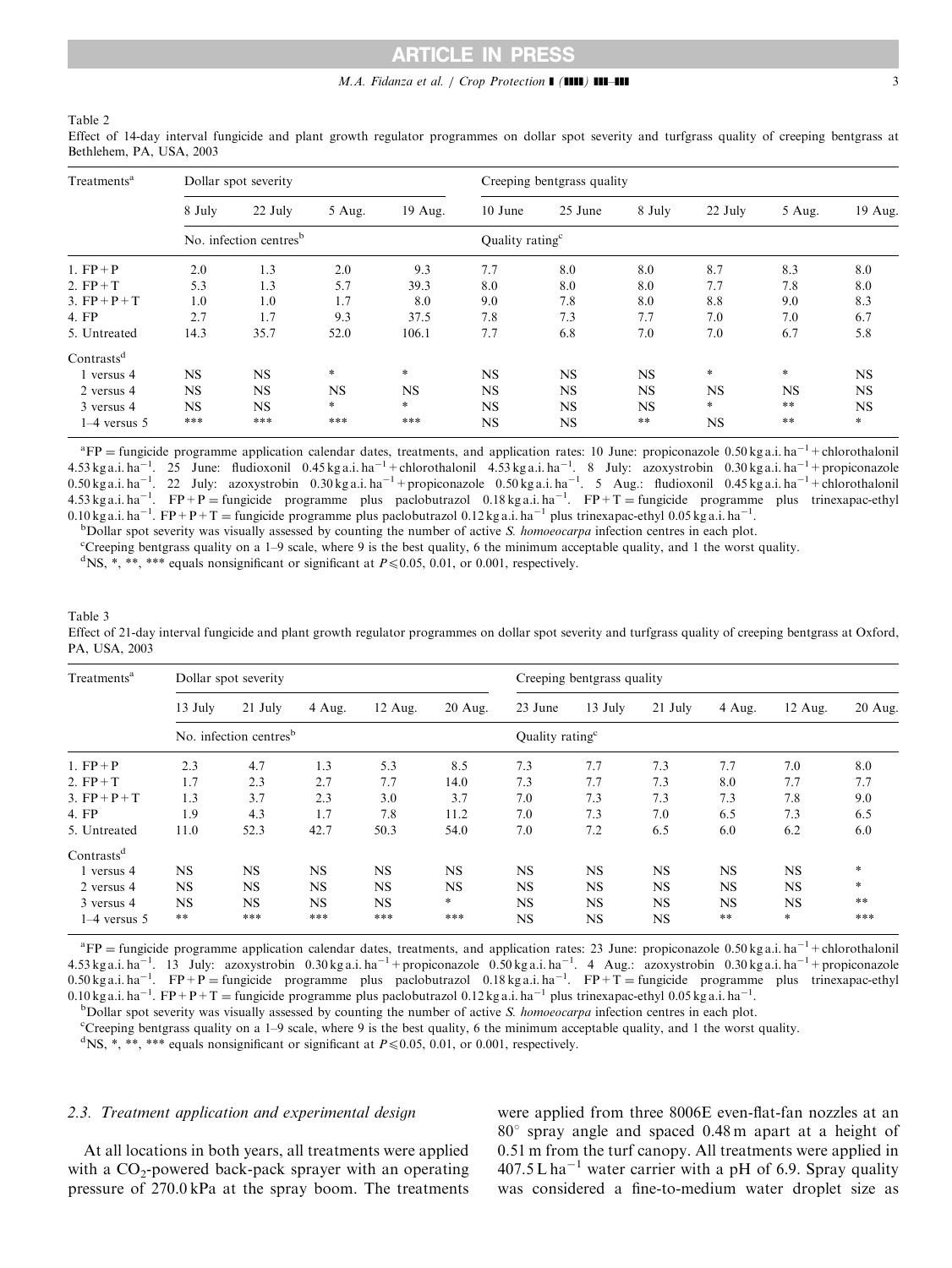# ARTICLE IN PRESS

#### <span id="page-3-0"></span>4 M.A. Fidanza et al. / Crop Protection  $\blacksquare$  ( $\blacksquare$ )  $\blacksquare$

Table 4

Effect of 14-day interval fungicide and plant growth regulator programmes on dollar spot severity and turfgrass quality of creeping bentgrass at Wayne, PA, USA, 2004

| Treatments <sup>a</sup> | Dollar spot severity |                                    |           |           |           | Creeping bentgrass quality |           |           |               |           |           |  |
|-------------------------|----------------------|------------------------------------|-----------|-----------|-----------|----------------------------|-----------|-----------|---------------|-----------|-----------|--|
|                         | 25 June              | 8 July                             | $21$ July | 3 Aug.    | 16 Aug.   | 10 June                    | 25 June   | 8 July    | $21$ July     | 3 Aug.    | 16 Aug.   |  |
|                         |                      | No. infection centres <sup>b</sup> |           |           |           | Ouality <sup>c</sup>       |           |           |               |           |           |  |
| 1. $FP + P$             | 0.0                  | 1.3                                | 0.0       | 1.0       | 5.5       | 7.0                        | 7.6       | 8.0       | 8.3           | 9.0       | 8.8       |  |
| 2. $FP+T$               | 0.0                  | 0.7                                | 0.0       | 4.1       | 11.3      | 7.3                        | 8.3       | 8.3       | 8.3           | 8.6       | 7.6       |  |
| 3. $FP + P + T$         | 0.0                  | 0.0                                | 0.0       | 0.0       | 7.2       | 7.3                        | 8.3       | 8.3       | 8.7           | 8.5       | 8.3       |  |
| 4. FP                   | 0.0                  | 0.9                                | 0.0       | 1.6       | 14.6      | 7.3                        | 7.1       | 7.3       | 7.0           | 7.6       | 7.0       |  |
| 5. Untreated            | 3.3                  | 5.5                                | 6.2       | 7.9       | 18.2      | 7.3                        | 6.7       | 6.2       | 6.0           | 6.3       | 6.0       |  |
| Contrasts <sup>d</sup>  |                      |                                    |           |           |           |                            |           |           |               |           |           |  |
| 1 versus 4              | <b>NS</b>            | <b>NS</b>                          | <b>NS</b> | <b>NS</b> | *         | <b>NS</b>                  | <b>NS</b> | <b>NS</b> | <b>NS</b>     | $\ast$    | $*$       |  |
| 2 versus 4              | <b>NS</b>            | <b>NS</b>                          | <b>NS</b> | <b>NS</b> | <b>NS</b> | <b>NS</b>                  | <b>NS</b> | <b>NS</b> | <b>NS</b>     | <b>NS</b> | <b>NS</b> |  |
| 3 versus 4              | <b>NS</b>            | <b>NS</b>                          | <b>NS</b> | <b>NS</b> | <b>NS</b> | NS.                        | <b>NS</b> | <b>NS</b> | <b>NS</b>     | <b>NS</b> | <b>NS</b> |  |
| $1-4$ versus 5          | $**$                 | $\ast$                             | ***       | $\ast$    | $\ast$    | <b>NS</b>                  | $\ast$    | ***       | $\ast$ $\ast$ | ***       | $* *$     |  |

 ${}^{a}FP =$  fungicide programme application calendar dates, treatments, and application rates: 10 June: propiconazole 0.50 kg a.i. ha<sup>-1</sup> + chlorothalonil  $4.53$  kg a.i. ha<sup>-1</sup>. 25 June: fludioxonil 0.45 kg a.i. ha<sup>-1</sup> + chlorothalonil  $4.53$  kg a.i. ha<sup>-1</sup>. 8 July: azoxystrobin 0.30 kg a.i. ha<sup>-1</sup> + propiconazole 0.50 kg a.i. ha<sup>-1</sup>. 21 July: azoxystrobin 0.30 kg a.i. ha<sup>-1</sup> + propiconazole 0.50 kg a.i. ha<sup>-1</sup>. 3 Aug.: fludioxonil 0.45 kg a.i. ha<sup>-1</sup> + chlorothalonil<br>4.53 kg a.i. ha<sup>-1</sup>. FP + P = fungicide programme plus paclobutr 0.10 kg a.i. ha<sup>-1</sup>. FP+P+T = fungicide programme plus paclobutrazol 0.12 kg a.i. ha<sup>-1</sup> plus trinexapac-ethyl 0.05 kg a.i. ha<sup>-1</sup>.<br><sup>b</sup>Dollar spot severity was visually assessed by counting the number of active S, homogec

 $b$ Dollar spot severity was visually assessed by counting the number of active S. homoeocarpa infection centres in each plot.

c Creeping bentgrass quality on a 1–9 scale, where 9 is the best quality, 6 the minimum acceptable quality, and 1 the worst quality.

<sup>d</sup>NS, \*, \*\*, \*\*\* equals nonsignificant or significant at  $P \le 0.05$ , 0.01, or 0.001, respectively.

| Table 5                                                                                                                                                 |
|---------------------------------------------------------------------------------------------------------------------------------------------------------|
| Effect of 21-day interval fungicide and plant growth regulator programmes on dollar spot severity and turfgrass quality of creeping bentgrass at Wayne, |
| PA. USA. 2003                                                                                                                                           |

| Treatments <sup>a</sup> |               | Dollar spot severity               |           |           |               | Creeping bentgrass quality |           |           |           |           |           |  |
|-------------------------|---------------|------------------------------------|-----------|-----------|---------------|----------------------------|-----------|-----------|-----------|-----------|-----------|--|
|                         | 25 June       | 8 July                             | $21$ July | $3$ Aug.  | 16 Aug.       | 10 June                    | 25 June   | 8 July    | $21$ July | $3$ Aug.  | 16 Aug.   |  |
|                         |               | No. infection centres <sup>b</sup> |           |           |               | Ouality <sup>c</sup>       |           |           |           |           |           |  |
| 1. $FP + P$             | 0.0           | 0.0                                | 0.0       | 5.1       | 8.6           | 7.0                        | 8.3       | 8.5       | 8.7       | 8.6       | 8.1       |  |
| 2. $FP+T$               | 0.0           | 0.0                                | 1.3       | 8.2       | 19.3          | 7.0                        | 8.7       | 8.7       | 8.8       | 8.2       | 7.7       |  |
| 3. $FP + P + T$         | 0.0           | 0.0                                | 0.0       | 6.7       | 16.5          | 7.3                        | 8.3       | 8.0       | 8.0       | 7.7       | 7.2       |  |
| 4. FP                   | 0.0           | 0.0                                | 0.0       | 7.3       | 19.8          | 7.0                        | 8.0       | 7.7       | 7.5       | 7.3       | 6.5       |  |
| 5. Untreated            | 4.7           | 6.1                                | 6.5       | 16.7      | 24.9          | 7.3                        | 6.5       | 6.3       | 6.0       | 5.7       | 5.9       |  |
| Contrasts <sup>d</sup>  |               |                                    |           |           |               |                            |           |           |           |           |           |  |
| l versus 4              | <b>NS</b>     | <b>NS</b>                          | <b>NS</b> | <b>NS</b> | $\ast$ $\ast$ | <b>NS</b>                  | <b>NS</b> | <b>NS</b> | $*$       | $\ast$    | $*$       |  |
| 2 versus 4              | <b>NS</b>     | <b>NS</b>                          | <b>NS</b> | <b>NS</b> | <b>NS</b>     | <b>NS</b>                  | <b>NS</b> | <b>NS</b> | $\ast$    | <b>NS</b> | <b>NS</b> |  |
| 3 versus 4              | <b>NS</b>     | <b>NS</b>                          | <b>NS</b> | <b>NS</b> | <b>NS</b>     | <b>NS</b>                  | <b>NS</b> | <b>NS</b> | <b>NS</b> | <b>NS</b> | <b>NS</b> |  |
| $1-4$ versus 5          | $\ast$ $\ast$ | ***                                | $* *$     | $\ast$    | ***           | <b>NS</b>                  | ***       | ***       | ***       | ***       | ***       |  |

<sup>a</sup>FP = fungicide programme application calendar dates, treatments, and application rates: 10 June: propiconazole 0.50 kg a.i. ha<sup>-1</sup> + chlorothalonil<br>4.53 kg a.i. ha<sup>-1</sup>. 30 June: azoxystrobin 0.30 kg a.i. ha<sup>-1</sup> + propi 0.10 kg a.i. ha<sup>-1</sup>. FP+P+T = fungicide programme plus paclobutrazol 0.12 kg a.i. ha<sup>-1</sup> plus trinexapac-ethyl 0.05 kg a.i. ha<sup>-1</sup>.<br>b pollar spot severity was visually assessed by counting the number of active S, homogeca

 $b$ Dollar spot severity was visually assessed by counting the number of active S. homoeocarpa infection centres in each plot.

c Creeping bentgrass quality on a 1–9 scale, where 9 is the best quality, 6 the minimum acceptable quality, and 1 the worst quality.

<sup>d</sup>NS, \*, \*\*, \*\*\* equals nonsignificant or significant at  $P \le 0.05, 0.01$ , or 0.001, respectively.

described in [Hewitt et al. \(1996\)](#page-5-0) and [Matthews \(2004\)](#page-5-0). Individual plot size measured  $1.5 \times 18.3$  m for each experiment in 2003, and in 2004 plots were  $1.5 \times 3.1$  m for each experiment. At all locations in both years, all treatments were arranged as a randomized complete block design with three replications.

# 2.4. Dollar spot severity

Dollar spot was visibly assessed by counting the number of active S. homoeocarpa infection centres or foci per plot [\(Schumann and Wilkinson, 1992](#page-6-0)). For golf course fairways,  $\leq 5$  infection centres per plot would be classified as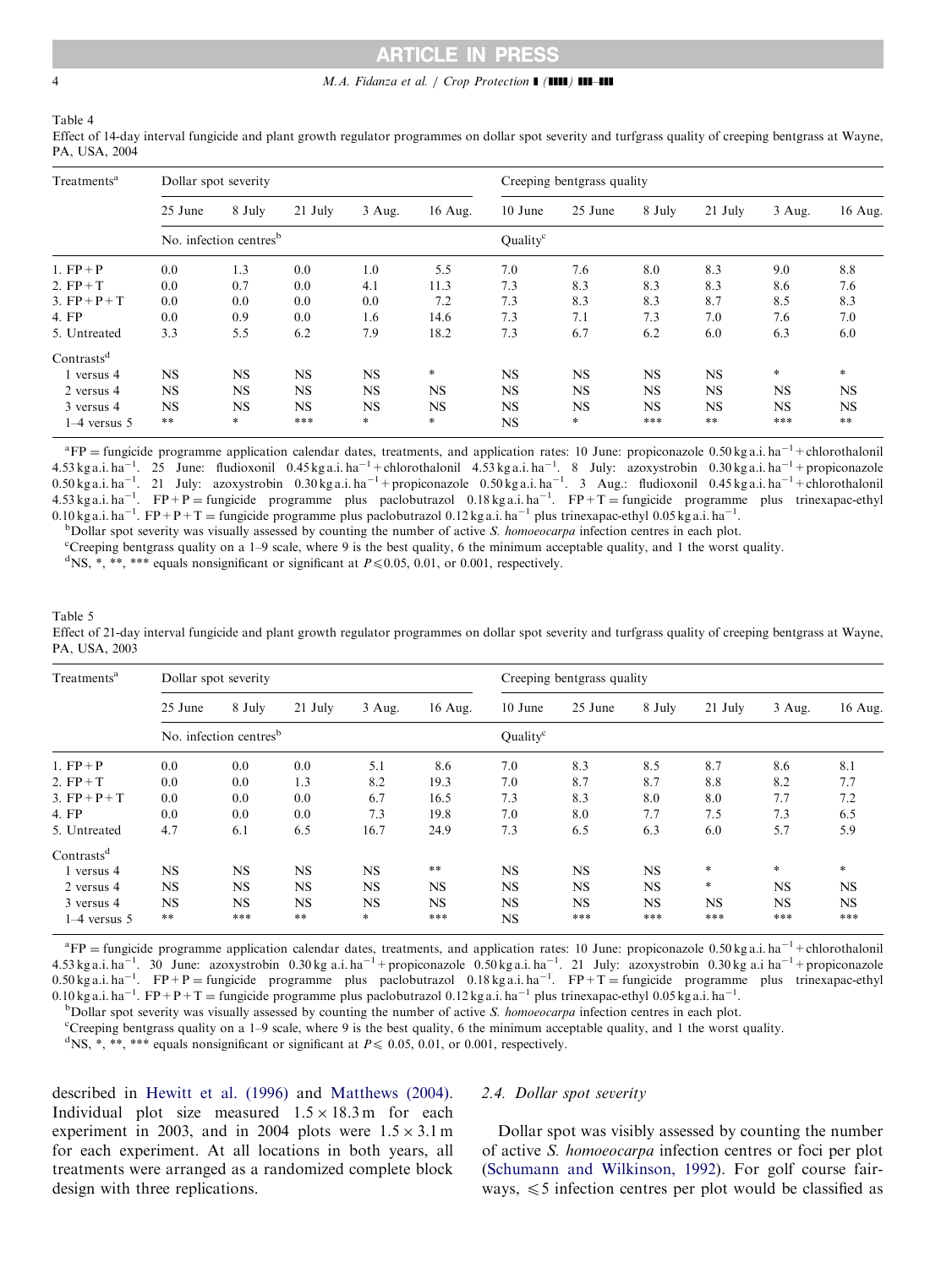low dollar spot pressure or severity, 6 to 10 foci would be labelled as moderate disease severity, and  $>10$  foci would be considered severe ([Couch, 1995\)](#page-5-0). The ranking of dollar spot severity (i.e., low, moderate, or severe) was determined primarily from disease activity in the untreated plots. All plots were evaluated for dollar spot on a range of 7- to 14-day intervals at all locations from June through August in both years. Evaluation calendar dates for all experiments are listed in [Tables 2–5.](#page-2-0)

### 2.5. Turfgrass quality

Turfgrass quality was determined visually on a 1–9 scale, where 9 is the best quality (i.e., color, density, texture), 6 the minimum acceptable quality for golf course fairway turf, and 1 the worst quality ([Skogley and Sawyer, 1992\)](#page-6-0). Only creeping bentgrass quality was determined from healthy, disease-free creeping bentgrass within each test plot. Annual bluegrass quality was not determined since creeping bentgrass was the desired turf species. At all locations from June through August in both years, plots were evaluated on a range of 7- to 14-day intervals. Assessment calendar dates for all experiments are listed in [Tables 2–5.](#page-2-0)

#### 2.6. Data analysis

Data were subjected to analysis of variance using the PROC ANOVA procedure in SAS version 8.0 (SAS Institute, Cary, NC, USA). Treatment means were compared with predetermined, single degree-of-freedom orthogonal contrasts at  $P \le 0.05$  [\(Mead et al., 2003;](#page-6-0) [Steele](#page-6-0) [and Torrie, 1980\)](#page-6-0).

# 3. Results

# 3.1. Dollar spot severity: 14-day interval, 2003 [\(Table 2](#page-2-0))

At the Bethlehem site, dollar spot activity was first observed in early July, and disease pressure was considered severe from mid-July through August. In July and August, superior dollar spot control was observed in all fungicidetreated plots versus untreated plots, but no dollar spot severity differences were observed among all fungicidetreated plots. In August, plots treated with fungicides  $+$  $paclobutrazol$  or fungicides +  $paclobutrazol + trinexapac$ ethyl enhanced dollar spot control versus fungicides alone.

#### 3.2. Turfgrass quality: 14-day interval, 2003 [\(Table 2](#page-2-0))

Overall creeping bentgrass quality was better in fungicide-treated plots versus untreated plots on one rating date in July and both rating dates in August. In late July and early August, better quality was observed in plots treated with fungicides + paclobutrazol or fungicides + paclobutrazol+trinexapac-ethyl versus fungicides alone.

#### 3.3. Dollar spot severity: 21-day interval, 2003 [\(Table 3](#page-2-0))

At the Oxford site, active dollar spot infection centres were first observed in mid-July, and disease pressure was considered to be severe in early July through August. All fungicide-treated plots provided better dollar spot control versus untreated plots during July and August. No dollar spot severity differences were observed among all fungicide-treated plots except on the last rating date of August. On 20 August, plots treated with fungicides  $+$  paclobutrazol+trinexapac-ethyl had better dollar spot control versus fungicides alone.

#### 3.4. Turfgrass quality: 21-day interval, 2003 [\(Table 3](#page-2-0))

Creeping bentgrass quality was better in fungicidetreated plots versus untreated plots during August only. On the last rating date of August, better quality was observed in plots treated with fungicides+paclobutrazol, fungicides + trinexapac-ethyl, or fungicides + paclobutrazol+trinexapac-ethyl versus fungicides alone.

#### 3.5. Dollar spot severity: 14-day interval, 2004 [\(Table 4](#page-3-0))

At the Wayne site, dollar spot was first observed in late June and disease pressure was considered moderate to severe during July and August. Excellent dollar spot control was observed in all fungicide-treated plots versus untreated plots during June–August. All fungicide-treated plots experienced similar levels of dollar spot control except on the last rating date of August. On 16 August, plots treated with fungicides+paclobutrazol exhibited better dollar spot control versus fungicides alone.

# 3.6. Turfgrass quality: 14-day interval, 2004 [\(Table 4](#page-3-0))

Creeping bentgrass quality was consistently better in fungicide-treated plots versus untreated plots from mid-June through August. In August, plots treated with fungicides+paclobutrazol exhibited better quality versus fungicides alone.

#### 3.7. Dollar spot severity: 21-day interval, 2004 [\(Table 5](#page-3-0))

At this test site in Wayne, moderate to severe dollar spot activity also was observed in late June and persisted through August. All fungicide-treated plots had better dollar spot control versus untreated plots during June– August. Dollar spot control again was similar among all fungicide-treated plots except on the last rating date of August. On 16 August, dollar spot severity was lower in plots treated with fungicides+paclobutrazol versus fungicides alone.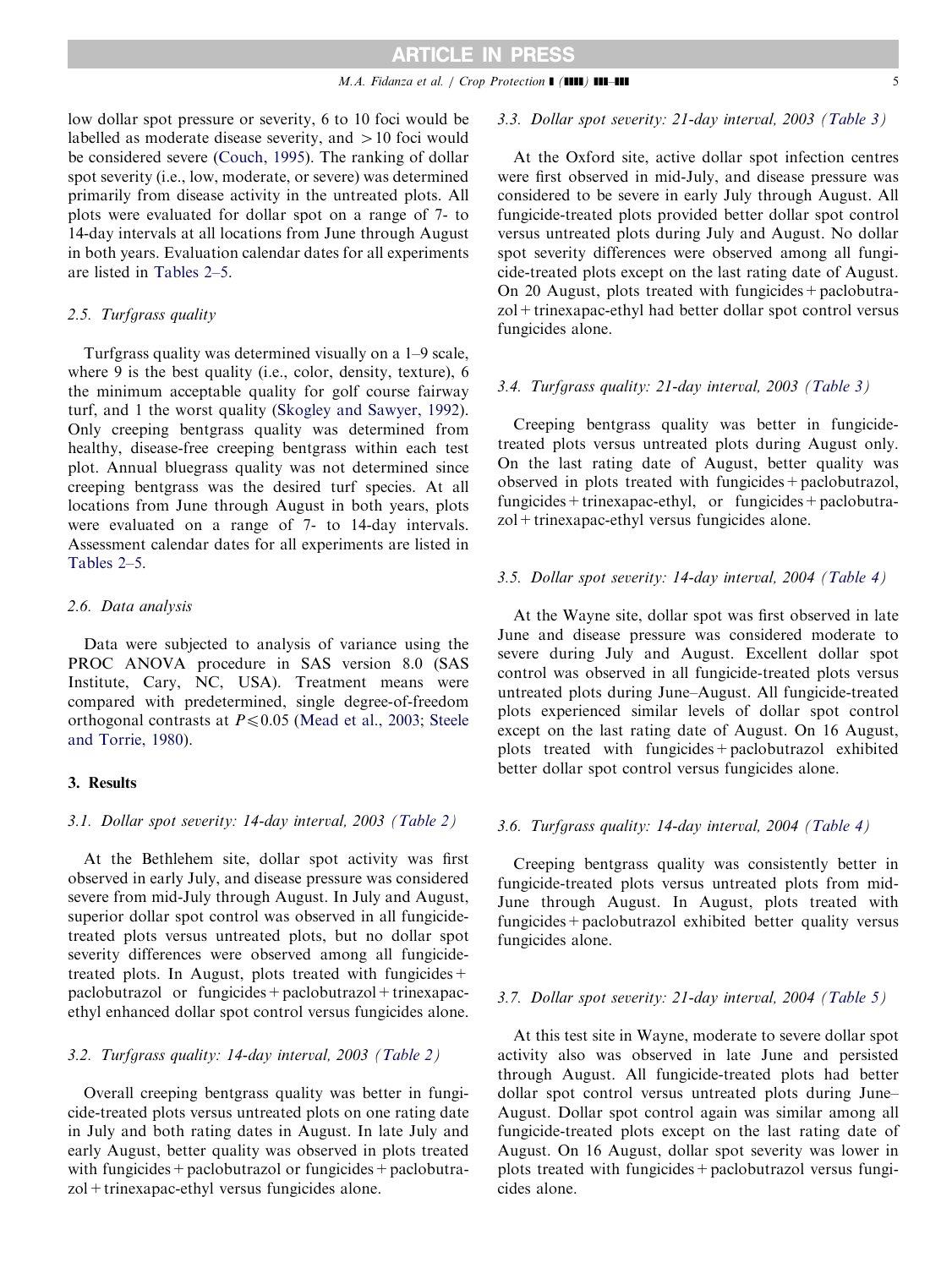<span id="page-5-0"></span>

### 3.8. Turfgrass quality: 21-day interval, 2004 [\(Table 5](#page-3-0))

From mid-June through August, creeping bentgrass quality in fungicide-treated plots was higher compared to untreated plots. In late July only, plots treated with fungicides+trinexapac-ethyl had better quality versus fungicides alone. In late July through August, however, quality was better in plots treated with fungicides  $+$  paclobutrazol versus fungicides alone.

#### 4. Discussion

In both experiments during both years, dollar spot control was enhanced or improved in those creeping bentgrass plots treated with fungicides+paclobutrazol versus fungicides alone. This effect was more common throughout the 14-day interval experiments, but was consistent in both 14- and 21-day interval experiments during August of both years. These findings compliment field studies that showed pre-treatment of creeping bentgrass with paclobutrazol enhanced the efficacy of propiconazole fungicide for dollar spot control (Burpee et al., 1996). Other field studies showed that trinexapac-ethyl was effective in reducing dollar spot in fairway-height creeping bentgrass (Golembiewski and Danneberger, 1998), however, trinexapac-ethyl neither reduced nor increased dollar spot incidence in these field studies and the mixture of both PGRs with fungicides negated the benefits of applying paclobutrazol alone with the fungicides. In laboratory studies, paclobutrazol suppressed growth of S. homoeocarpa, whereas trinexapac-ethyl had no effect (Burpee et al., 1996). In these field studies, PGR effects (i.e., turfgrass growth regulation) may have contributed to improving the efficacy of the sequential fungicide tank-mix programmes by reducing the amount of turfgrass leaf tissues containing fungicidal active ingredients typically removed by mowing (Burpee et al., 1996). Since paclobutrazol is a triazole-based compound and should contribute to dollar spot control, golf course superintendents should recognize that the use of paclobutrazol could place additional selection pressure on S. *homoeocarpa* populations when using fungicide programmes that include triazole-based fungicides. A consistent observation in both experiments over two consecutive years was fungicide efficacy on dollar spot was not compromised or decreased when applied in sequential tank-mix combinations with paclobutrazol, trinexapacethyl, or paclobutrazol + trinexapac-ethyl.

Creeping bentgrass quality was visibly improved or enhanced in plots treated with fungicides+PGRs versus fungicides alone. Also, all fungicide-treated plots exhibited better turfgrass quality versus untreated plots. In both 14 and 21-day interval experiments during both years, this quality effect was more pronounced from mid-July through August, especially in plots treated with fungicides+paclobutrazol. An observed trend was that fungicides  $+$  paclobutrazol improved creeping bentgrass quality as well as reduced dollar spot incidence. In these fairway-height creeping bentgrass field trials, plots treated with fungicides+paclobutrazol did not reduce creeping bentgrass quality as has been shown to occur on lower height-of-cut creeping bentgrass putting greens treated with propiconazole fungicide+paclobutrazol (Dernoeden, 2000).

#### Acknowledgements

The authors wish to express their gratitude to the following golf course superintendents for participating in this research: Mr. Terry Laurent, Saucon Valley Country Club, Bethlehem, PA, USA; Mr. Adam Bagwell, Wyncote Golf Course, Oxford, PA, USA, and Mr. Henry Wetzel Jr., St. David's Golf Club, Wayne, PA, USA. Partial funding for this research was provided through a Research Development Grant from the Berks-Lehigh Valley College, Pennsylvania State University, Reading, PA, USA.

#### References

- Beard, J.B., 2002. Turf Management for Golf Courses. Ann Arbor Press, Chelsea, MI.
- Burpee, L.L., Green, D.E., Stephens, S.L., 1996. Interactive effects of plant growth regulators and fungicides on epidemics of dollar spot in creeping bentgrass. Plant Dis. 80, 1245–1250.
- Couch, H.B., 1995. Diseases of Turfgrasses, third ed. Krieger Publishing, Malabar, FL.
- Dernoeden, P.H., 1984. Four-year response of a Kentucky bluegrass-red fescue turf to plant growth retardants. Agron. J. 76, 807–813.
- Dernoeden, P.H., 2000. Creeping Bentgrass Management. Ann Arbor Press, Chelsea, MI.
- Fidanza, M.A., Mizikar, J.F., 2003. Evaluation of fungicide tank-mix programs for anthracnose control on annual bluegrass/creeping bentgrass, 2002. Fungicide and Nematicide Tests  $\langle$  [http://www.apsnet.](http://www.apsnet.org/online/FNtests/) [org/online/FNtests/](http://www.apsnet.org/online/FNtests/) $\rangle$ . Report 58:T037. [DOI:10.1094/FN58](http://dx.doi.org/10.1094/FN58). American Phytopathological Society, St. Paul, MN.
- Fletcher, R.A., Hofstra, G., Gao, J., 1986. Comparative fungitoxic and plant growth regulating properties on triazole derivatives. Plant Cell Physiol. 27, 367–371.
- Golembiewski, R.C., Danneberger, T.K., 1998. Dollar spot severity as influenced by trinexapac-ethyl, creeping bentgrass cultivar, and nitrogen fertility. Agron. J. 90, 466–470.
- Green, D.E., 2004. Evaluation of foliar fungicides for crown and basal rot anthracnose control in annual bluegrass, 2003. Fungicide and Nematicide Tests  $\langle$  <http://www.apsnet.org/online/FNtests/> $\rangle$ . Report 59:T047. [DOI:10.1094/FN59.](http://dx.doi.org/10.1094/FN59) American Phytopathologicial Society, St. Paul, MN.
- Hewitt, A.J., Valcore, D.L., Bryant, J.E., 1996. Nozzle and application parameter effects on droplet size and use of spray classification schemes. ASAE Paper AA96-003.
- Johnson, B.J., 1993. Response of tall fescue to plant growth regulators and mowing frequencies. J. Environ. Hortic. 11, 163–167.
- Johnston, D.T., Faulkner, J.S., 1985. The effects of growth retardants on swards of normal and dwarf cultivars of red fescue. J. Sports Turf Res. Inst. 61, 59–64.
- Koller, W., 1988. Sterol demethylation inhibitors: mechanism of action and resistance. In: Delp, C.J. (Ed.), Fungicide Resistance in North America. American Phytopathological Society, St. Paul, MN, pp. 79–88.
- Matthews, G.A., 2004. How was the pesticide applied? Crop Prot. 23, 651–653.